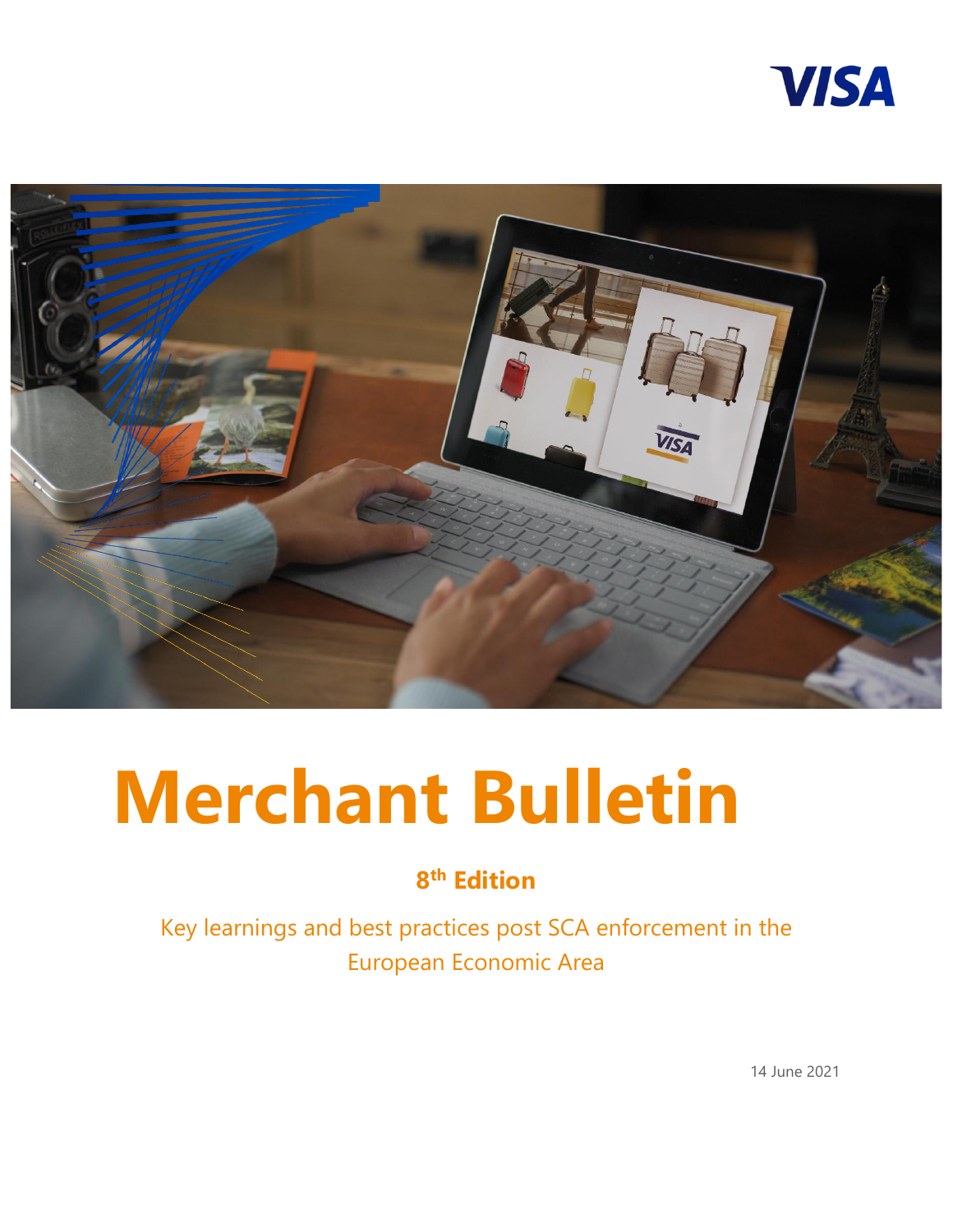

# **Disclaimer**

This communication is furnished to you solely in your capacity as a customer of Visa Inc. and/or a participant in the Visa payments system. By accepting this communication, you acknowledge that the information contained herein (the "Information") is confidential. You agree to keep the Information confidential and not to use the Information for any purpose other than in your capacity as a customer of Visa Inc. or as a participant in the Visa payments system. The Information may only be disseminated within your organization on a need-to -know basis to enable your participation in the Visa payments system. Case studies, comparisons, statistics, research and recommendations are provided "AS IS" and intended for informational purposes only and should not be relied upon for operational, marketing, legal, technical, tax, financial or other advice. The products and services described in this document may be subject to further development. Visa reserves the right to revise this document accordingly. As a new regulatory framework in an evolving ecosystem, the requirements for SCA still need to be refined for some use cases. This document represents Visa's evolving thinking, should not be considered as legal advice, and it is subject to change in light of competent authorities' guidance and clarifications. Visa reserves the right to revise this document pending further regulatory developments. This guide is also not intended to ensure or guarantee compliance with regulatory requirements. Payment Service Providers are encouraged to seek the advice of a competent professional where such advice is required.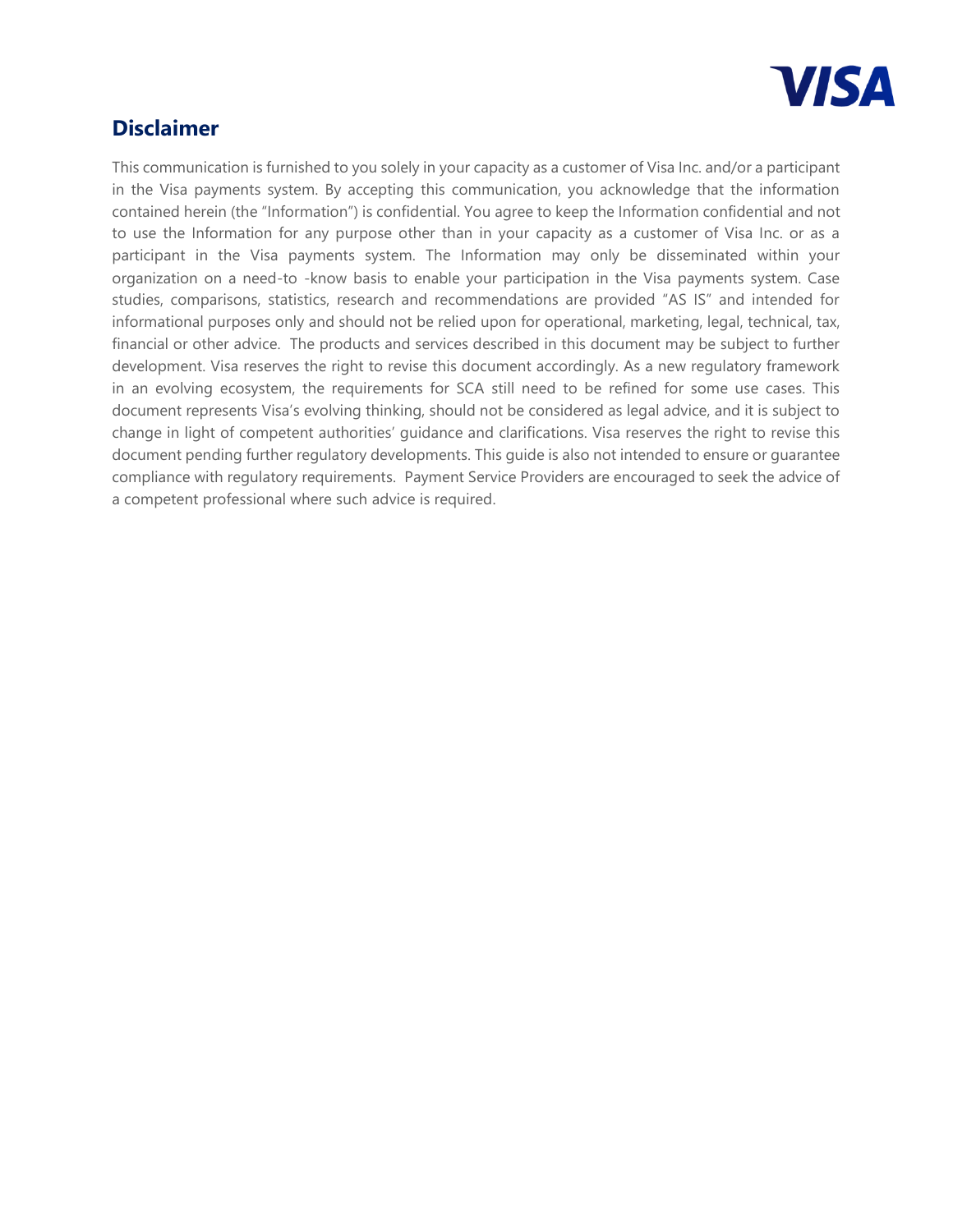

# **Welcome**

Welcome to Visa's eighth edition of the Merchant Bulletin. The purpose of this document is to support the payments ecosystem with latest progress with the enforcements of the Payment Services Directive 2 (PSD2) requirements for Strong Customer Authentication (SCA) in the European Economic Area (EEA) and how merchants, gateways and acquirers can follow best practices.

The seventh edition was published on 22 February 2021 focusing on PSD2 SCA implementation for ecommerce effective 1 January 2021 – in particular on key observations and learnings since the enforcement of PSD2 SCA in the EEA and guidance and best practices that can be implemented by merchants to avoid transaction declines and continue to provide best customer experience.

As all EEA markets have reached or will do so shortly, full SCA enforcement, we have summarised key emerging themes from a number of markets, feedback from issuers, remedies and best practices for merchants to effectively and successfully apply SCA and look ahead towards the UK ramp-up which started on 1st June.

# **UK ramp-up plan**

The UK is the last European market to implement SCA. The UK SCA ramp-up plan commenced on 1<sup>st</sup> June 2021. At this point, UK issuers started to apply their SCA logic to a small percentage of transactions in both the 3DS and authorization flows. During the period of the ramp-up, merchants will notice a steady increase in 3DS challenges as well as soft declines for transactions that have not been correctly processed or flagged in line with SCA requirements.

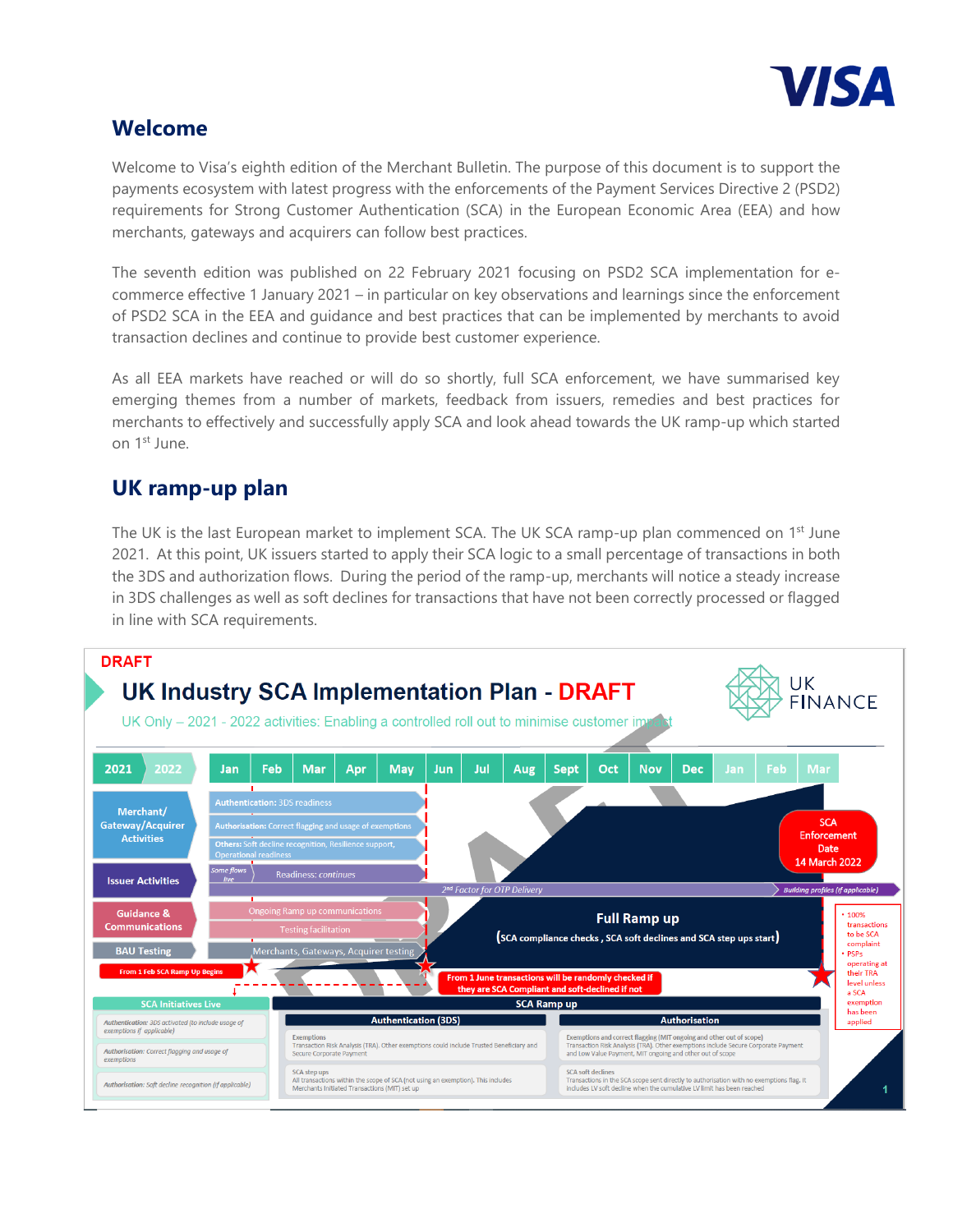

The above SCA implementation plan is currently going through UK Finance's approval governance. The latest UK SCA ramp-up plan can be found [here.](https://www.ukfinance.org.uk/system/files/Revised%20Ramp%20Up%20Plan%20May%202021%20-%20eMerchants%20and%20Gateways%20v1.0.pdf#overlay-context=strong-customer-authentication/e-merchants)

On Thursday 20 May, the Financial Conduct Authority (FCA) announced a further extension to the deadline for implementing SCA for e-commerce transactions to 14 March 2022. Their statement highlighted that the ramp-up from 1 June 2021 continues with the expectation that merchants are ready to process SCA compliant transactions from that date.

The full FCA announcement on the extension can be found [here.](https://www.fca.org.uk/news/statements/deadline-extension-strong-customer-authentication) Information on the 1 June 2021 ramp-up can be found [here.](https://www.fca.org.uk/firms/strong-customer-authentication) 

# **Merchant key entered transactions**

Visa has observed that many merchants have manually key entered card data in their physical point-of-sale device or in a web interface for some transactions. Such transactions do not carry any authentication data and unless they carry some out-of-scope indicators, they will appear in-scope of the regulation and may be declined. On average, the approval rate on such transactions is just over 60%<sup>1</sup> (which varies widely by markets, issuers and merchants) and is expected to deteriorate as many issuers have complained that they have been "tolerant" but need to start declining those transactions. To avoid such declines, merchants who manually key enter transactions should contact their acquirers to discuss potential solutions as follows:

#### **Merchants who key enter transactions because they were taken over the phone:**

- These transactions are legitimate MOTO transactions and are out-of-scope of SCA. Merchants must ensure those transactions are indicated as MOTO as it has been observed that many are not.
	- It is possible that merchants' contracts with their acquirer did not include the handling of MOTO transactions. As the global pandemic has accelerated e-commerce and many merchants have started to utilised MOTO to deal with the demand. Merchants are advised to discuss with their acquirer what may be required so that orders taken over the phone can be correctly indicated as MOTO.
	- This may simply be due to the acquirer not flagging the transaction as MOTO due to a technical issue that needs to be corrected.

#### **Many merchants in the travel & hospitality sector still key enter transactions originating from ecommerce bookings or card not present transactions after check-in.**

- Systems must be upgraded to carry proof of authentication from the original booking in the Cardholder-Initiated Transaction message
- Any card not present transactions added after the initial booking or after check-in must be processed as "Merchant-Initiated Transactions" when the cardholder is not available to initiate or authenticate.

<sup>1</sup> Source: Visa processed data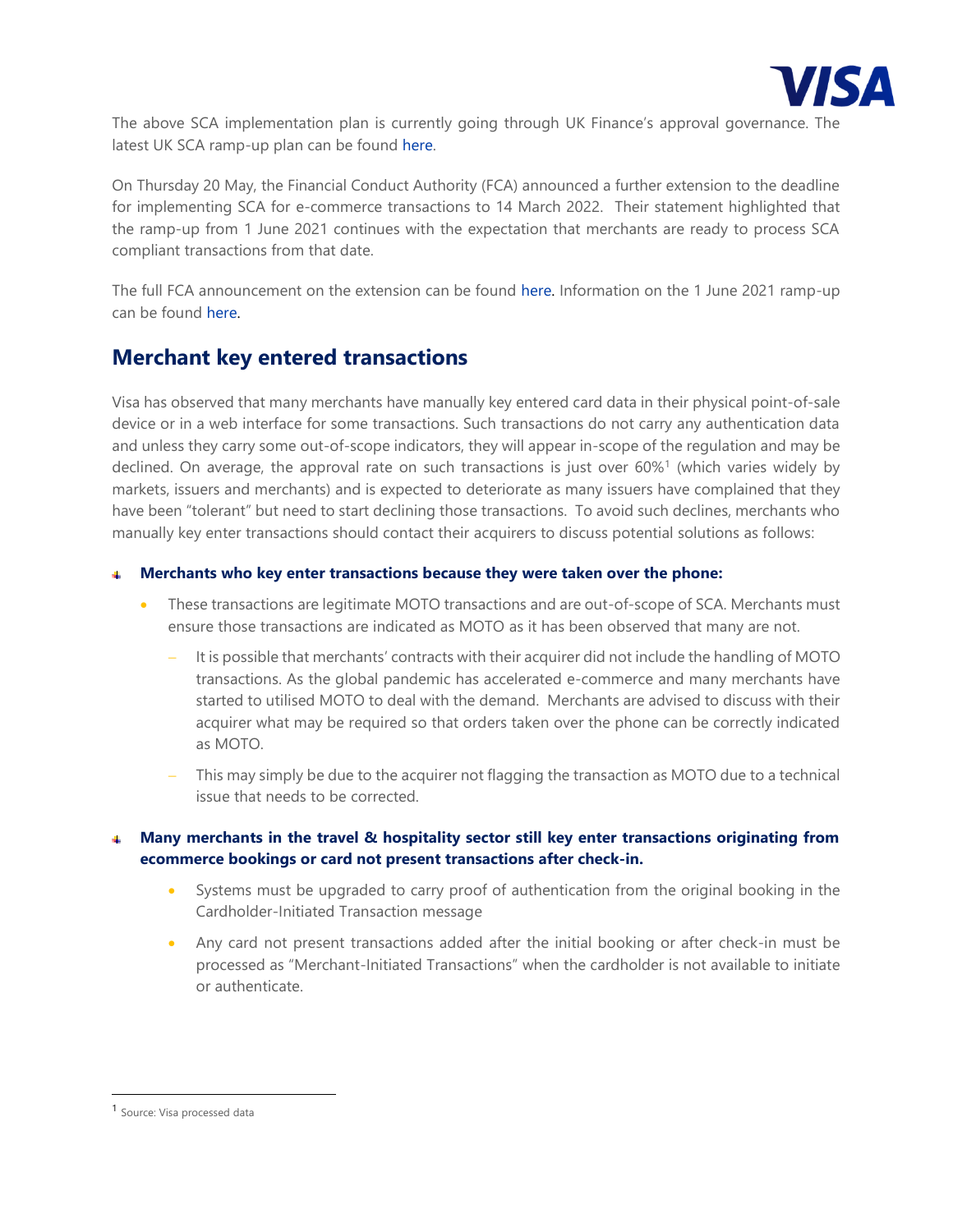

• If systems cannot yet be upgraded, acquirers can implement an interim solution for transactions originating from third party bookings by flagging the transaction as MOTO as long as SCA was carried out on the original booking.<sup>2</sup>

#### **Some merchants key enter transactions when the chip card does not work:**

• Merchants are reminded that in such cases a "fallback" option is needed, and as such, the transaction may be attempted via the magnetic stripe first. This is because, the issuer can recognise the transaction as a fallback and may decide to approve without authentication (to provide business continuity, but at the issuer's discretion). If the magnetic stripe does not work, only then can the merchant try the transaction via key entry but should be fully aware of the high possibility of declines due to the transaction looking non-compliant without SCA.

Issuers have been alerted of all the possible reasons why transactions may get to them as "key entered" and have been asked to consider regulatory requirements versus the desire to support business continuity/cardholder experience as well as apply regular risk-based analysis when deciding whether to accept or decline such transactions. They are also recommended to apply exemptions where applicable. However, as all markets ramp-up SCA implementation, merchants should expect increasing declines on those transactions and are thus encouraged to discuss as soon as possible the potential solutions with their acquirers.

# **Declines on transactions with differing authorization and authentication amounts**

Merchants should be aware that submitting a transaction in authorization where the amount is higher than presented in the authentication request may result in an issuer decline as the transaction needs to be reauthenticated if the final amount is higher than the initially authenticated amount<sup>3</sup>. Visa has observed an increasing number of declines due to this issue.

- For transactions within the EEA<sup>4</sup>, merchants should take great care in ensuring the authorized amount does not exceed the authenticated amount.
- While this is valid for any amount variation, Visa has observed many transactions where the authorization amount is greater than the authenticated amount by only a value of €/£0.01 and even if this amount variation is very low, issuers are declining those transactions.
	- − Merchants are encouraged to check if they submit such transactions as it is suspected this may be due to system errors that may be corrected.
	- If this value is used with the intent to process an account verification transaction, merchants are reminded that account verification transactions can only be processed with a value of "zero"

<sup>&</sup>lt;sup>2</sup> Contact your acquirer to access the detailed Visa Business news reference number: AI10295 "Preparing Travel and Hospitality Merchants for SCA Compliance on Indirect Sales Transactions", published in August 2020

 $3$  For merchants acquired in the UK, the FCA has indicated that it is sympathetic to an approach that allows the final amount to increase 20% above the authenticated amount so long as it is within reasonable expectations of the customer. Any amount variation would also have to be compliant with Visa Rules (a 15% variation is allowed, beyond this, merchants must follow the options described in section 4.2.2.3 of version 3 of *the PSD2 SCA for Remote Electronic Transactions—Implementation Guide*.

<sup>4</sup> Merchants acquired within the EEA and sending transactions to issuers within the EEA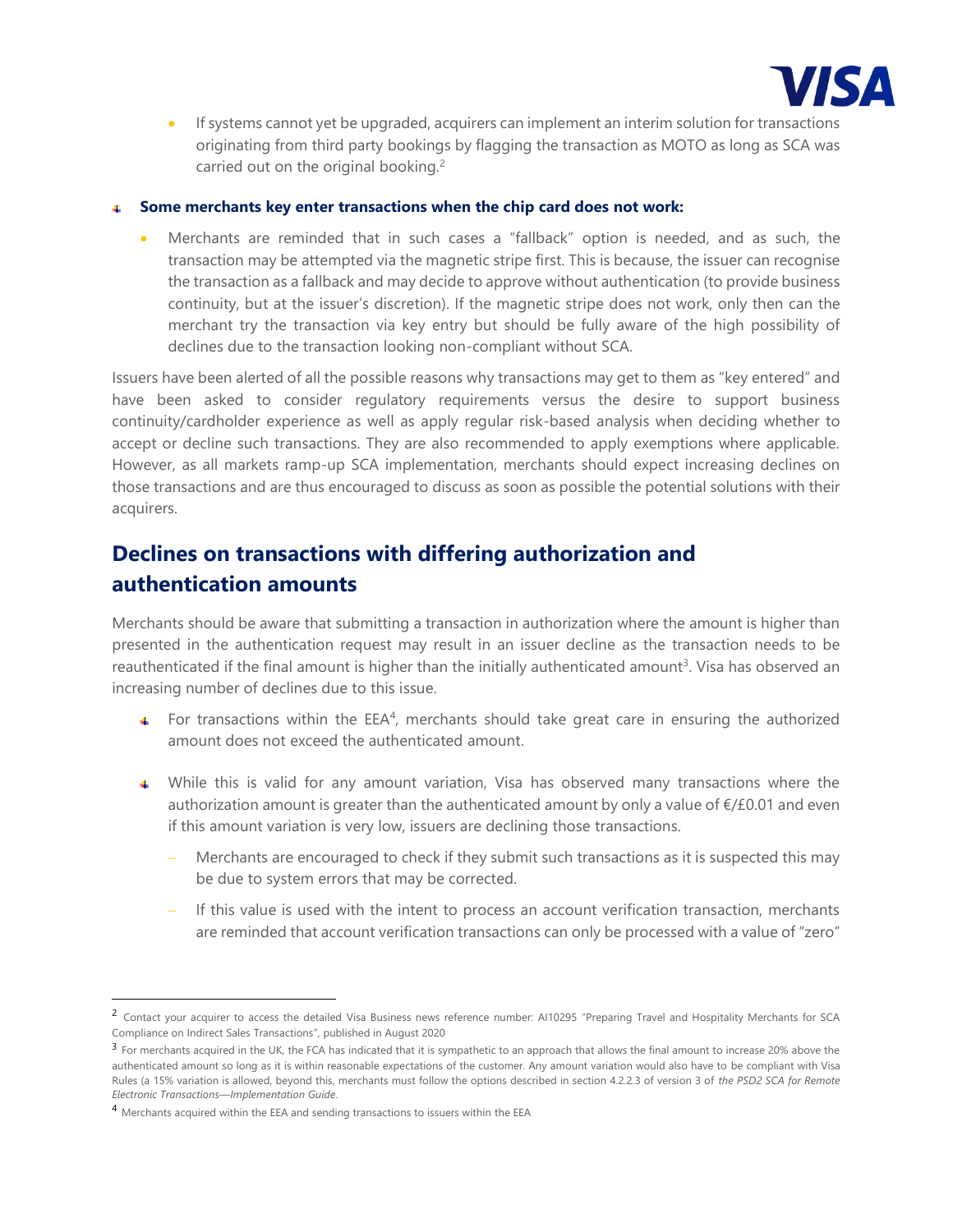

currency unit. Any other value is not considered an account verification and thus can lead to SCA declines if no SCA or if the authorized amount is higher than authenticated amount.

 $\uparrow$  For cases where the final amount is higher than the authenticated amount, review the options available to handle such scenarios Visa has published, in section 4.2.2.3 of the *Version 3 of the PSD2 SCA for Remote Electronic Transactions - Implementation Guide*. Contact your account executive or your acquirer to review the latest guide.

## **Resilience indicator**

SCA for e-commerce has been enforced in the EEA since 1<sup>st</sup> of Jan 2021 and is live in most EEA markets. Any in-scope transactions that are not authenticated, and for which no exemption applies, are likely to be declined by issuers. This means in cases when a merchant, gateway, or an acquirer cannot enable SCA due to an outage in their authentication environment, up to and including the Visa directory server, all in-scope or non-exempt transactions during the outage may be declined.

Visa has introduced a new authorization indicator to be used by merchants to inform issuers when authentication was not performed due to this type of outage, providing a method of resiliency to the system when such an outage occurs. More specifically, the indicator means that an authentication outage occurred in the authentication flow between the merchant, gateway 3-D Secure (3DS) server, and directory server, which means an authentication request was not possible and an authentication response could not be received.

Usage of the resilience indicator in the authorization request is at acquirer liability (ECI 07) and there are conditions of usage, therefore all merchants must work with their acquirers to understand if they are able to use this indicator in the situation of an outage. Merchants must note that issuers may choose to not approve transactions with this indicator, and in such cases, merchants will need to do SCA once the connection is back.

The resilience indicator must not be used to indicate an outage in the issuer processing domain i.e. this indicator must not be used in cases where the ACS is unavailable. In situations where the ACS is unavailable, the Visa attempts server will continue to stand-in to provide an ECI 06.

While transactions containing this indicator do not represent transactions that can be considered exempt, or out-of-scope of the SCA regulation, the presence of the indicator enables the issuer to understand that this is a transaction where an authentication is expected but could not be performed due to an outage.

This provides issuers with the ability to explain to a regulator why they may have decided to authorize an in-scope transaction without authentication, on an exception basis, to support resiliency.

# **Merchant impact of 3DS 1.0.2 changes**

In the seventh edition of the Merchant Bulletin, published on 22 February 2021, we communicated the upcoming global 'Changes to 3DS 1.0.2'. Please refer to that article as a reminder of the changes affecting 3DS1 this calendar year, ahead of full removal by 15 October 2022.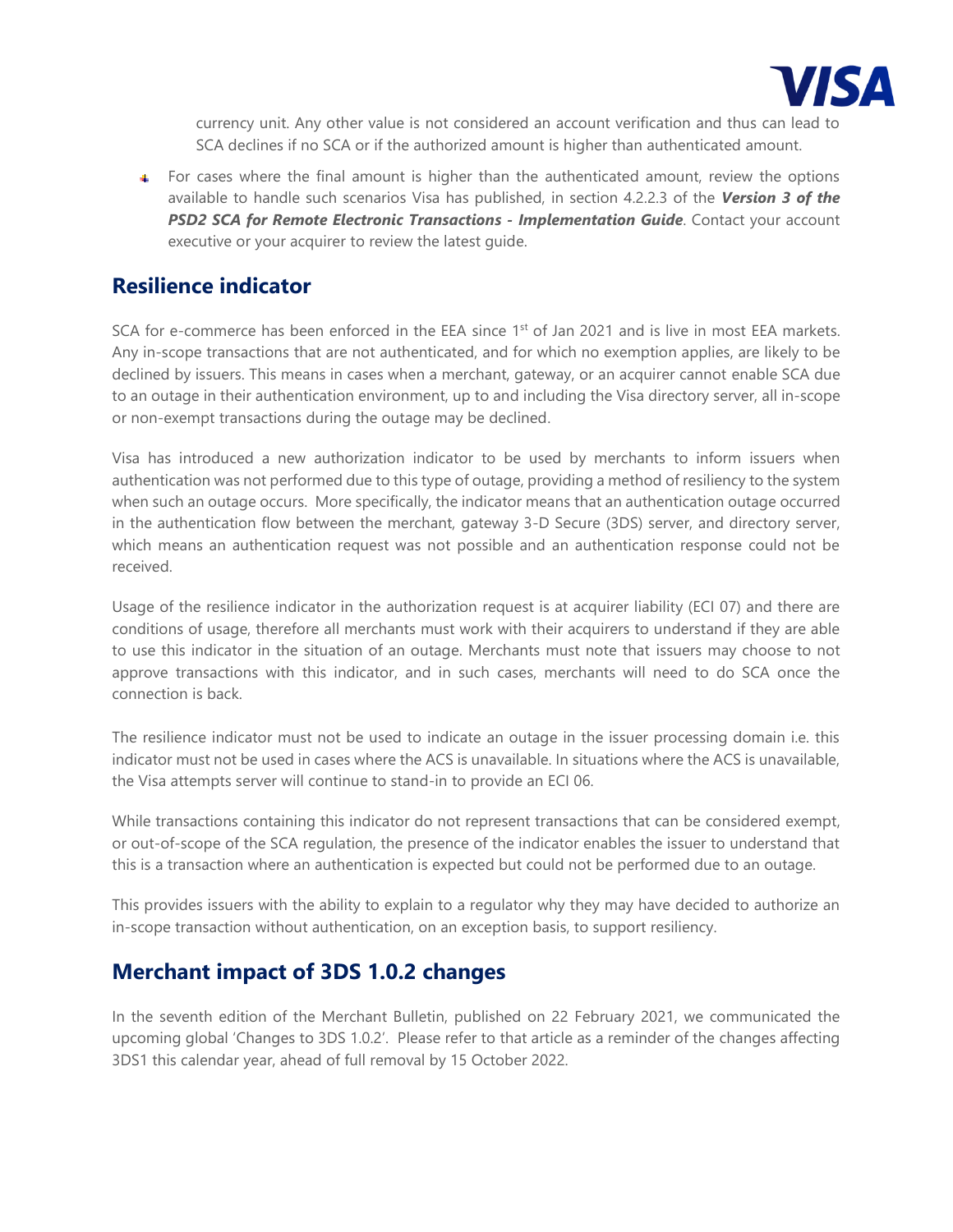

All merchants are strongly recommended to protect their future e-commerce business from being impacted by the changes to 3DS 1.0.2 by enabling their authentication solution on EMV 3DS ahead of 16 October 2021. EMV 3DS penetration of 3DS continues to grow at pace, as detailed in the EMV 3DS Performance section of this bulletin, with strong issuer adoption as well as optimal authorization approval rates.

From 16 October 2021 if an issuer chooses not to support 3DS 1.0.2, there will also be no Visa stand-in, which means no authentication is performed and the merchant retains fraud liability. Whilst the recommendation in Europe is for issuers to continue to support 3DS 1.0.2 beyond October 2021 due to the need to support SCA regulation, if a merchant relies only on 3DS 1.0.2 for their e-commerce authentication, then they should expect to see some issuers decommissioning the service from 16 October this year which will affect their online sales.

Visa will work with issuers on their schedule for the removal of 3DS 1.0.2, with the intention to minimize impact to payments, but it is strongly recommended that merchants act now to protect their future sales. More than 20% of European e-commerce transactions are routed through the authentication process and this has increased post PSD2 SCA enforcement. While each merchant's business is unique, being prepared to authenticate through EMV 3DS now will protect future e-commerce sales.

In addition to the changes from October this year, issues are already occurring which affect transactions where 3DS 1.02 is the authentication version. Merchants should be aware of the following two transaction scenarios, which require two factor authentication (2FA) under PSD2 SCA, noting that EMV 3DS is the only protocol that enables the merchant to request a 'mandatory challenge' to prompt the issuer to perform 2FA as required. Transactions where:

- A future payment mandate is being set up, or
- The issuer had responded with 'SCA Decline' in a direct to authorization transaction have been identified as at higher risk of not completing successfully when 3DS 1.0.2 is used.

For both scenarios, a merchant must request a 'mandatory challenge' in the authentication flow, which is only possible in EMV 3DS. 3DS 1.0.2 does not identify to the issuer that 2FA is required and consequently the subsequent authorizations may be declined.

Merchants should speak to their acquirer, gateway and 3DS service provider immediately to plan their roadmap to EMV 3DS usage.

## **EMV 3DS performance**

Enablement on EMV 3DS is in a very strong position, with ~99% of European PV enabled on general EMV 3DS, equalling 94% of the region's issuers. Visa is working closely with all European issuers to ensure that they fully enable on EMV 3DS, this is so merchants have the confidence to use 3DS with all their customers.

With issuers having fully enabled EMV 3DS portfolios on 2.1, attention is now being turned to the latest version of EMV 3DS 2.2 to maximise the capabilities and benefits that the new protocol offers. The proof in this is in the fact that enablement on EMV 3DS 2.2 has now surged to 83% of European PV, which is a  $\sim$ 45% increase since the last bulletin published back at the end of February.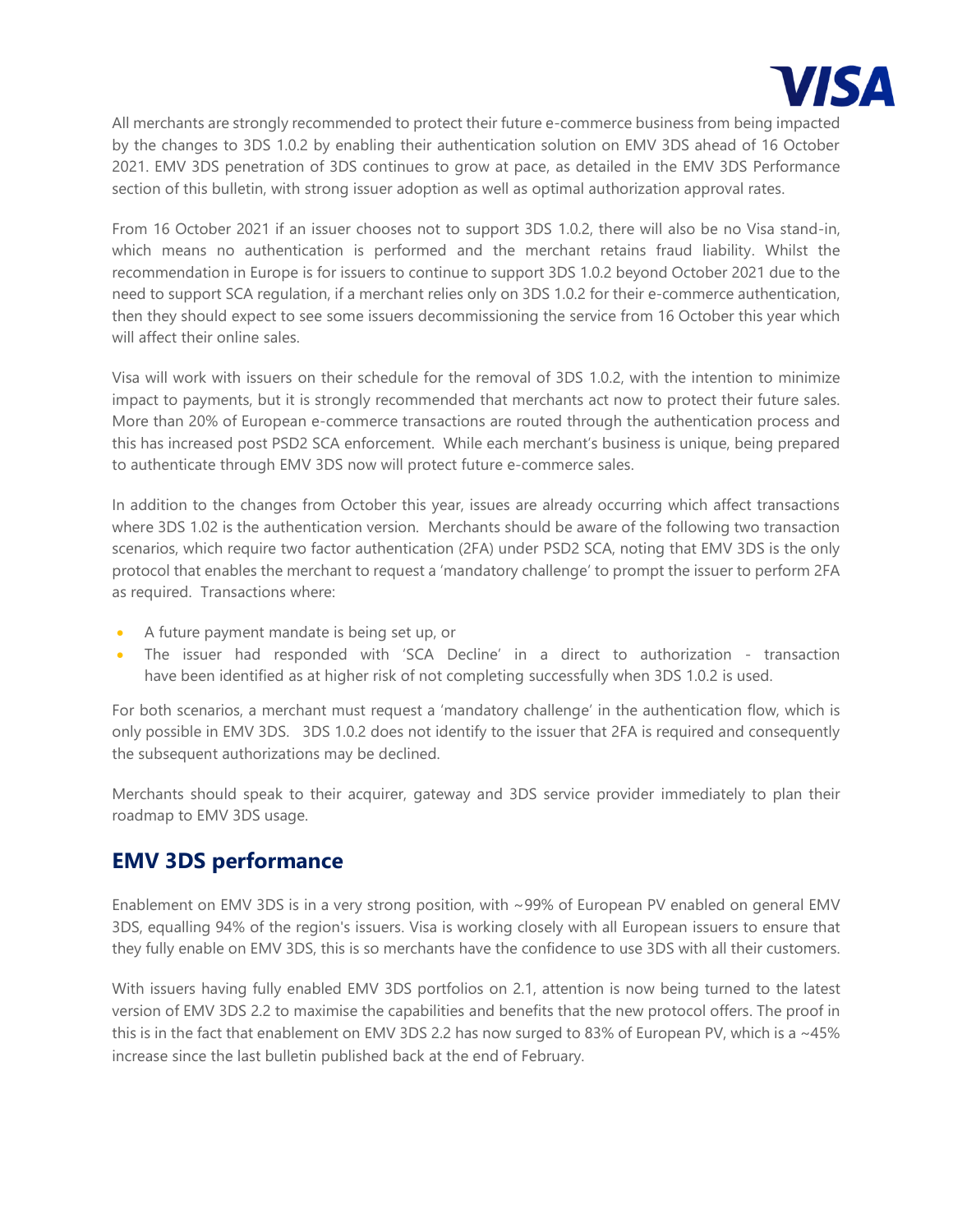

With SCA being rolled out in the EEA and the UK, EMV 3DS offers the optimised framework to support dual-factor authentication. This has now become apparent in the data where EMV 3DS penetration of Total 3DS volumes is now at ~57% in Europe, a  $\sim$  16% increase since the last bulletin.

As merchants continue to use 3DS for more of their e-commerce volumes, 3DS (ECI 5) approvals remain consistent and at a high rate of ~96%. Visa continues with its



heightened monitoring and works closely with clients to ensure that their approval rates remain at the highest standard.

With so many issuers enabling EMV 3DS 2.2 capability, many are seeking EMV 3DS 2.2 ready merchants to live-prove their solutions. Merchants who would like to participate in testing with issuers are asked to contact Visa so that we can connect you to available issuers, please contact [gctv3dsts@visa.com](file:///C:/Users/abrahamn/AppData/Local/Microsoft/Windows/INetCache/Content.Outlook/I8QKU44T/gctv3dsts@visa.com)

# **The importance of flagging transactions correctly and including authentication data when required**

Visa has observed several cases where the distinction between cardholder-initiated transactions (CITs) and merchant-initiated transactions (MITs) is not clearly indicated which has resulted in issuer declines. This is especially the case where merchants are processing Recurring, Instalment or Unscheduled Credential on file transactions. Merchants must review the below scenarios with their acquirer/gateway and ensure the intent of the transaction is accurately reflected by the use of correct flags. Failure to do so will result in unnecessary declines by issuers.

| <b>Use cases</b>                                                                                                            | <b>Requirements</b>                                                                                                                                                                                                                                                                                                                                                                                                  |
|-----------------------------------------------------------------------------------------------------------------------------|----------------------------------------------------------------------------------------------------------------------------------------------------------------------------------------------------------------------------------------------------------------------------------------------------------------------------------------------------------------------------------------------------------------------|
| Cardholder is entering into a<br>mandate (Recurring, Instalment<br>or Unscheduled Credential on<br>file) with the merchant. | This is a cardholder-initiated transaction and must have SCA (no<br>exemption can be used when setting up such an MIT mandate)<br>These transactions must have corresponding value (R, I or C) in POS<br>Environment Code (F126.13)<br>No original transaction ID (F62.2 or F125*) is needed<br>The POS entry mode (F22) should be 01 if the card is key entered or 10<br>if the card was already previously on file |
| Merchant is processing an MIT<br>(Recurring,<br>Instalment<br>or<br>Unscheduled Credential on file)<br>following a CIT      | SCA is not required on MITs as they are out-of-scope<br>These transactions must have corresponding value (R, I or C) in POS<br>Environment Code (F126.13)<br>An original transaction ID (F62.2 or F125*) is required POS Entry Mode<br>(F22) must be of value 10 as the card was stored on file.                                                                                                                     |